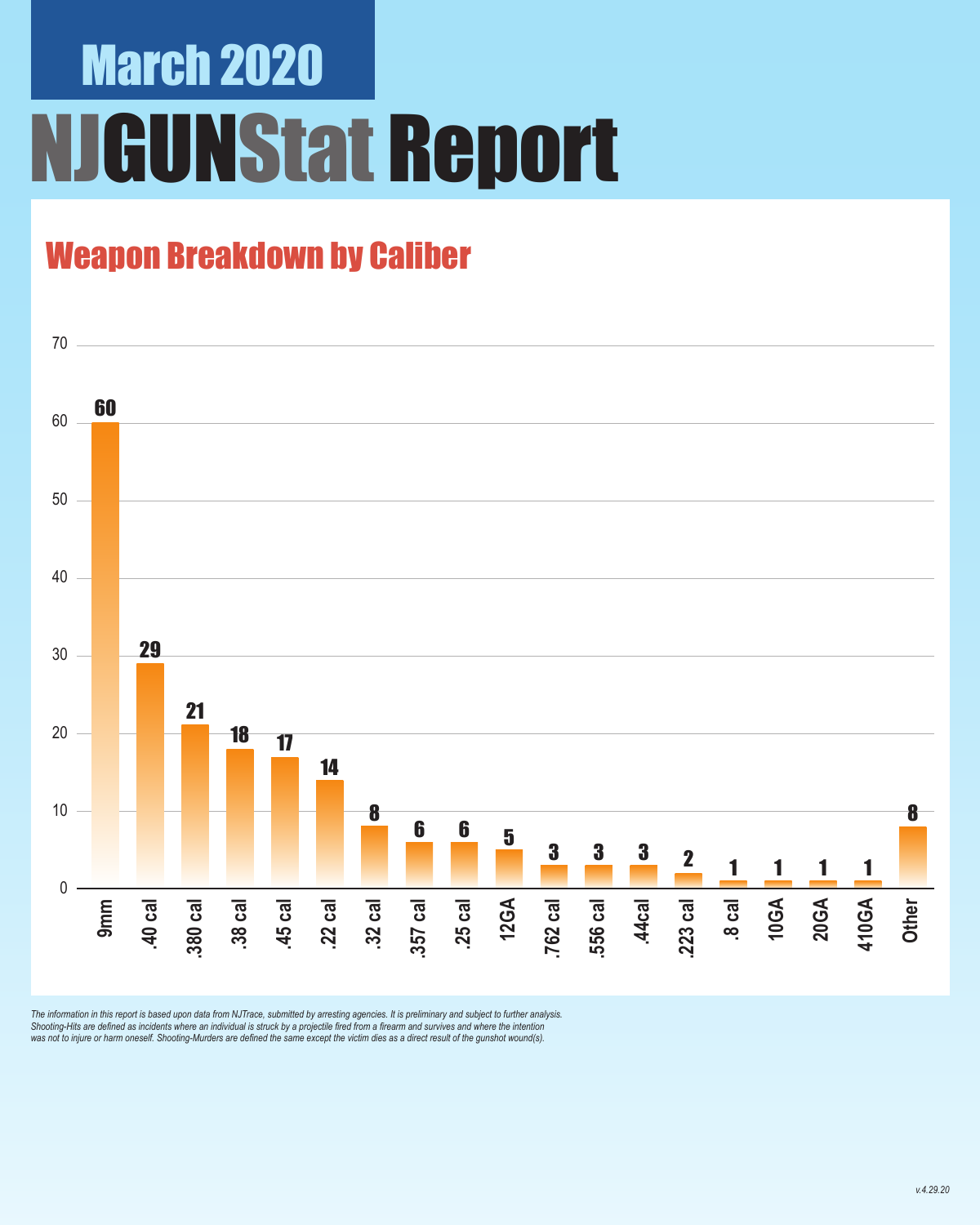# March 2020 UNStat Report

#### Gun Recovery Numbers Statewide

| <b>Total Crime Guns Recovered</b>                    | 207 |
|------------------------------------------------------|-----|
| Found Property/Turned in                             | 104 |
| <b>Guns with Possessors</b>                          | 103 |
| Individuals Arrested with<br>more than One Crime Gun | 10  |

### New Jersey Counties



#### New Jersey Cities



*\*Other represents any city with fewer than three (3) crime guns*

*The information in this report is based upon data from NJTrace, submitted by arresting agencies. It is preliminary and subject to further analysis. Shooting-Hits are defined as incidents where an individual is struck by a projectile fired from a firearm and survives and where the intention*  was not to injure or harm oneself. Shooting-Murders are defined the same except the victim dies as a direct result of the gunshot wound(s).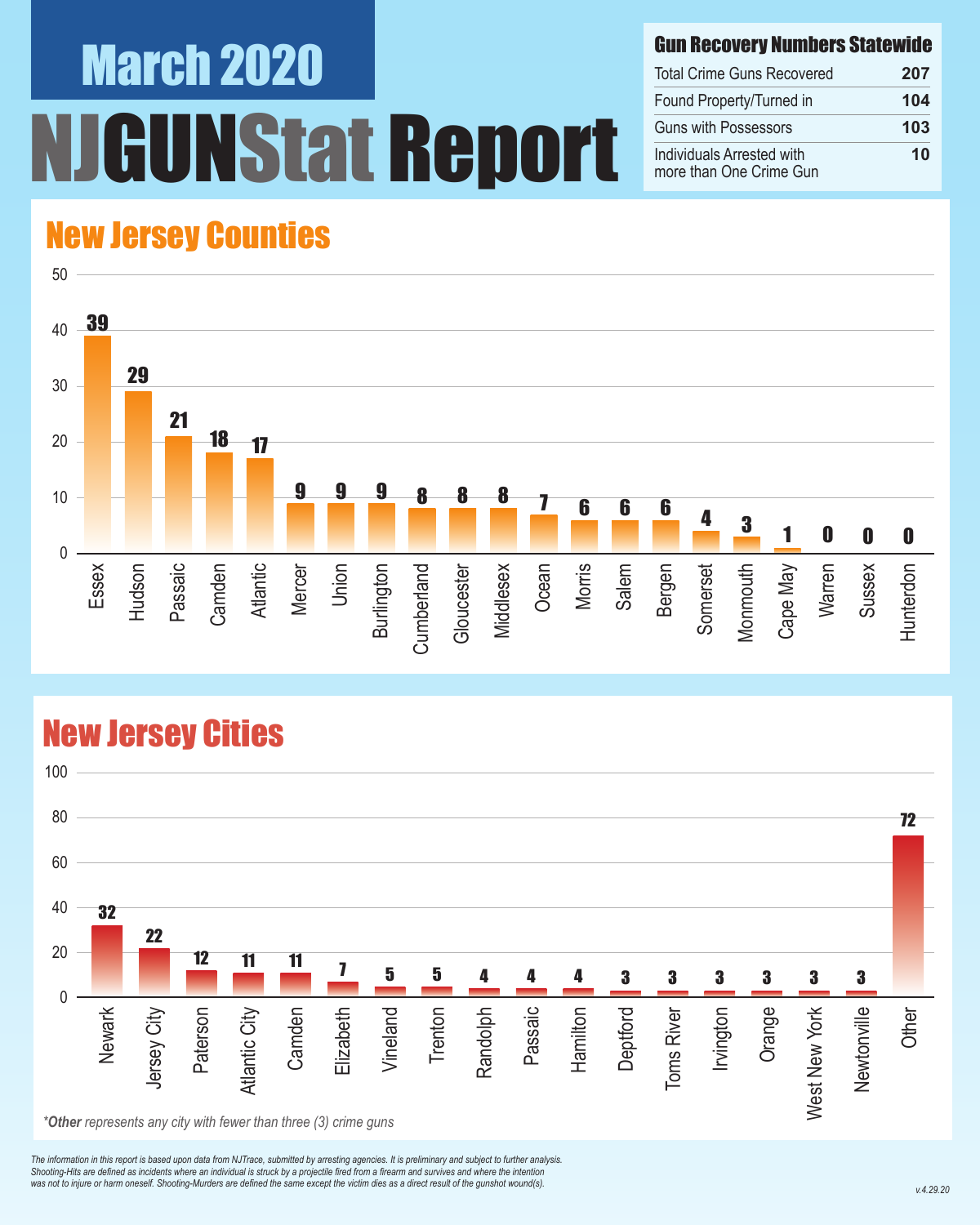# March 2020 NJGUNStat Report

### Weapon Breakdown by Manufacturer



*This chart reflects the information provided to the New Jersey State Police through NJTrace, a statewide program that relies on local police departments to input data on guns used in the commission of a crime. This chart does not rely on any reports from the federal Bureau of Alcohol, Tobacco, Firearms and Explosives (ATF). The information is preliminary and subject to further analysis.*